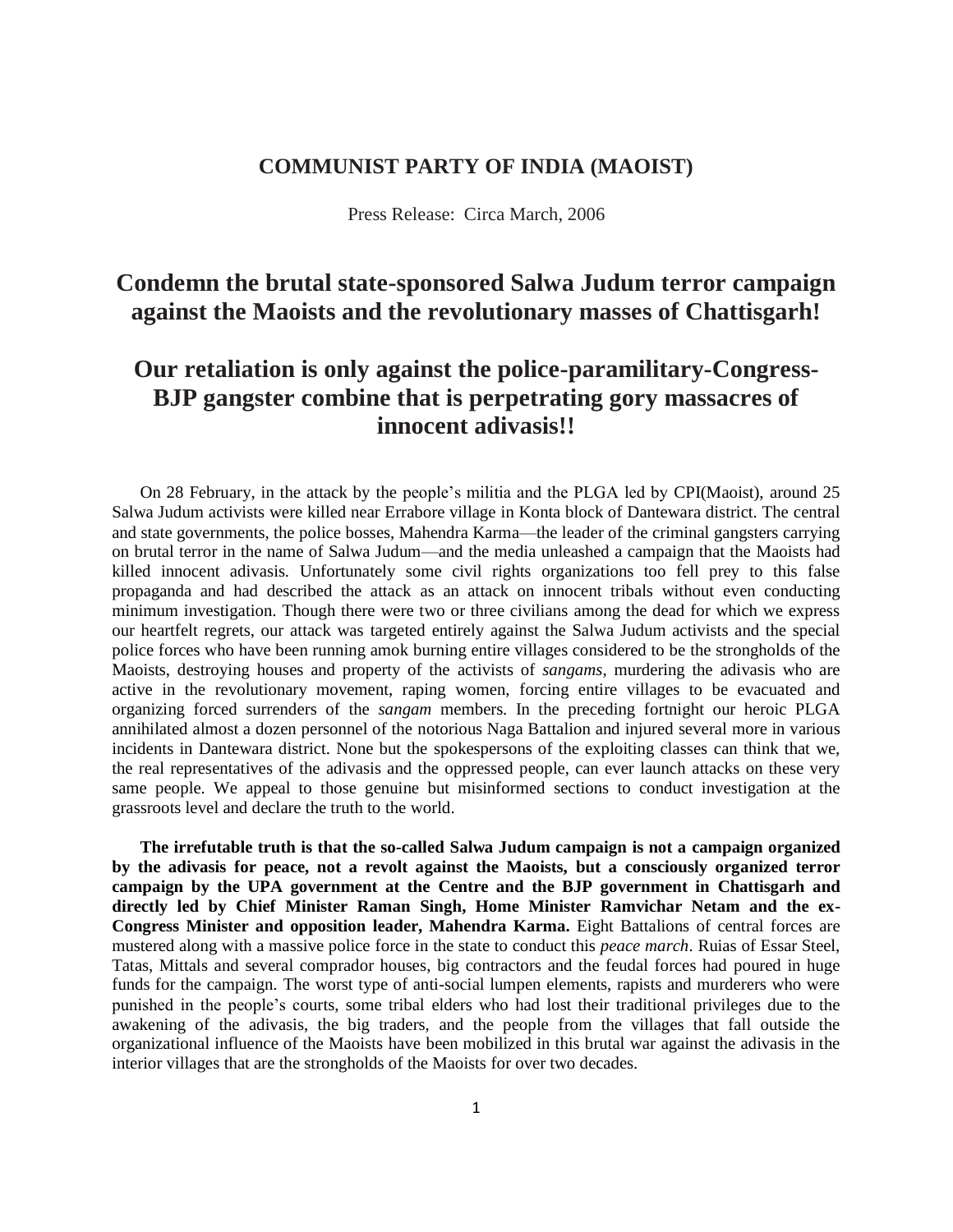The atrocities committed by these criminal gangs are indescribable. During the past nine months since June, when this state-sponsored terror campaign began, over 60 villages were burnt to ashes and 20,000 people were forced into the concentration camps maintained by the government in the name of relief camps. The plan is to create Vietnam-type strategic hamlets with a view to flush out the fish from water. At least 150 adivasis were murdered in the most brutal manner by the CRPF-Naga Force and the Salwa Judum gangs led by Mahendra karma. 50 women were raped. The media, which today cries foul when some Salwa Judum activists are killed by the Maoists, has maintained criminal silence when these savage acts were going on. We cite a few of these ghastly crimes committed by the Salwa Judum-police gangs. On August 28, Naga Jawans and Judum goondas cut the head of a 12-year-old boy in Aakva village. On September 2, they shot dead 10 people, including a 12-year-old boy, who were hiding in the jungle near Arial village 2 km from Mirtul. On October 10, a 14-yearold boy, Barsa Sonu, was caught and shot dead after brutal torture in Paralnar village by the police. On October 3, they murdered Koval, president of *Janathana Sarkar* of Mankeli village, and abducted his 14-year-old son Raju, whose whereabouts are still not known. Even more gruesome is the murder of two women in the village of Mukavelli. One of them was pregnant and the savage police-judum goondas, not content with killing them, tore open the womb of the woman and pulled out the foetus. A 1 1/2 –year-old baby nearby was also shot by Insas rifle. One Anganwadi worker, Soniya, was beaten up by the Naga Jawans, tied up with ropes and dragged to the police station. There are several such bizarre stories of police-judum atrocities. If in one village a young boy's head is chopped off and hanged on the door-post of his house, in another village the beheaded body of an old peasant is exhibited in the village centre, with a note warning that the same fate would befall those who do not surrender. Thus, anyone suspected of being a supporter of Naxalites or a Sangam member is brutally tortured, beaten and in many cases killed.

**The Salwa Judum is thus a campaign of mass terror conducted with the aim of facilitating the plunder of the natural resources of Chattisgarh by the big comprador business houses and the imperialist MNCs. It is a campaign aimed at smashing the organs of people's democratic power popularly known as** *Janathana Sarkar* **that have come into existence in hundreds of villages in Dandakaranya and to reestablish in their place the old oppressive institutions and the exploitation by the feudal forces, forest officials, bureaucrats, contractors and the police, which were uprooted by the Maoist movement.** It is a campaign to create divisions among the adivasis and pit one section against the other, to create police informers among the adivasis as the percent support the Maoists enjoy among the adivasis has made it almost impossible for the police to undertake their suppression campaigns successfully until this day. To hide these real aims they are trying to paint this campaign as one led by the adivasis. **Mahendra Karma and his gang are as much representative of adivasis aspirations as the neo-liberal Tony Blair and his gang for British labour. And, likewise, the Salwa Judum campaign is as much a campaign for peace as is the global campaign of terror unleashed by butcher Bush.** Just as there are criminals, sadists and deliberate liars who aggressively support Bush's wars of aggression in the name of global peace, so are there criminals, sadists and liars who call this terror campaign of Salwa Judum a peace campaign.

The dubious role of the media controlled by the big financial barons, is exposed before the people by its criminal silence on the atrocities committed by the police-Judum goondas and concoction of lies that Salwa Judum is a '*spontaneous uprising*' of the adivasis and about the alleged killings and abductions by the Maoists. The media personnel hold interviews with people in stage-managed shows arranged by the police (reminding us of the embedded journalists during US invasion and bombardment of Iraq) in the socalled relief camps and churn out stories against the Maoists day in day out. Depiction of the incidents such as happened in Kotrapal and Taadimendry on last June 18 and 19 respectively as massacres by Maoists when hardly anyone was killed in these incidents will make even the master liar-Goebbels-turn in his grave.